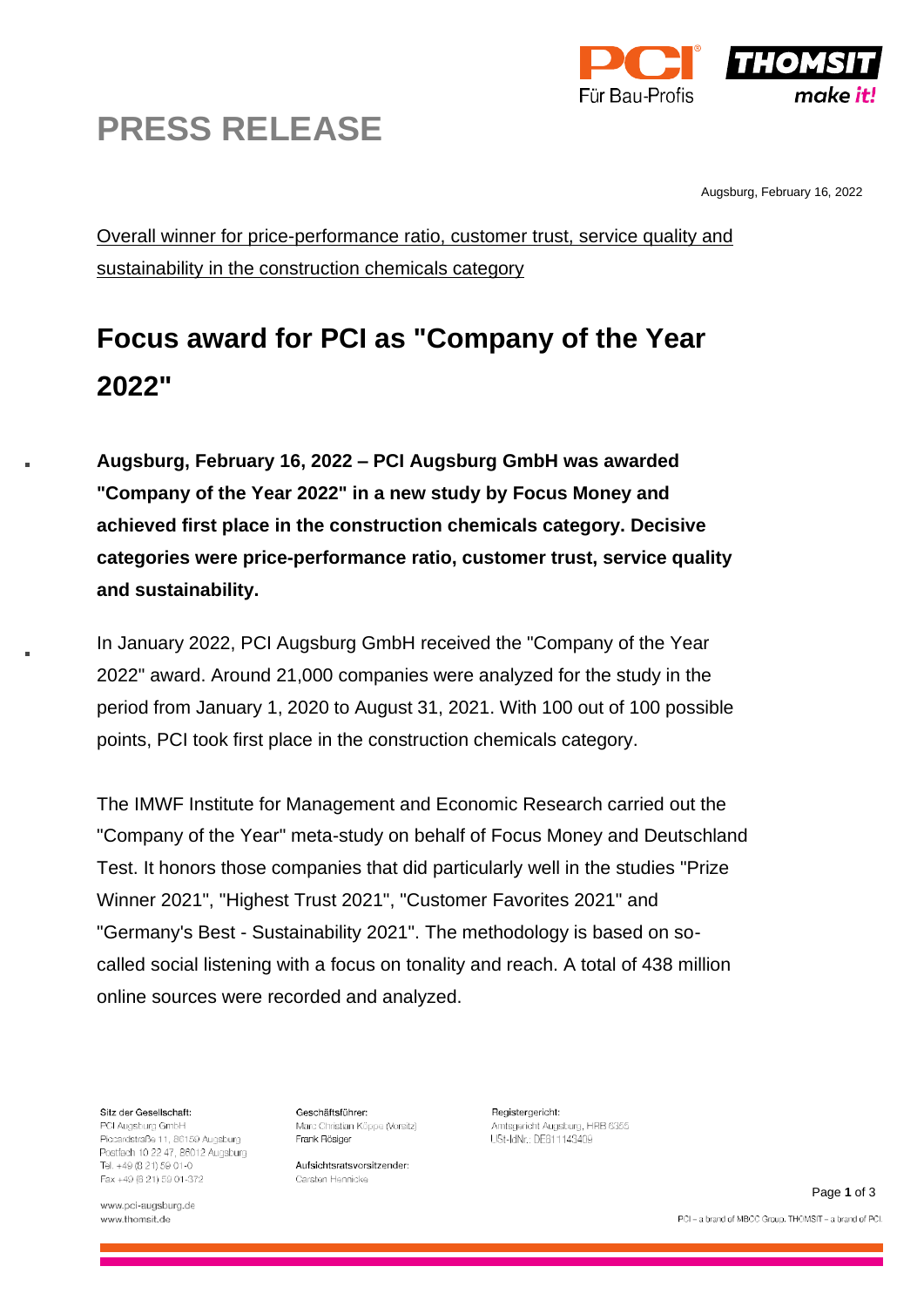

The criteria of these four studies are the price-performance ratio, customer trust and/or the credibility of companies and brands (seriousness, recommendation, trust), service quality and sustainability (not only the ecological sustainability, but also economic and social sustainability). Each of these categories contributes 25% of the overall result. The "Company of the Year 2022" award is given based on the number of points achieved in the overall ranking. The score is calculated on a sector-specific scale from 0 to 100 points. The respective winner of the industry sector receives 100 points and thus sets the benchmark for all other companies examined within the industry. The study (in German) is available online at the following link: [www.deutschlandtest.de/unternehmendesjahres.](http://www.deutschlandtest.de/unternehmendesjahres)

PCI Augsburg GmbH is one of the leading manufacturers of construction chemicals products in Germany with over 1,200 employees and a turnover of almost 350 million euros. The company offers innovative and sustainable products and solutions for tomorrow's construction trends. This means that PCI has been the market leader in the German-speaking tile laying sector for more than 40 years.

PCI has already won numerous awards including "Trendsetter of the German Economy" (FAZ Institute, 2021), "Digital Champion" (Focus Money, 2021), "Brand of the Century" for the THOMSIT brand in the flooring sector (ZEIT Verlag , since 2019) or "German Traditional Brand" (PLUS X AWARD, 2019) as well as many product awards. The company has won the Architects' Darling Award from Heinze Verlag several times in various categories, most recently in 2020 with the PCI brand with two gold product awards and in 2019 with the THOMSIT brand for the best image/corporate film.